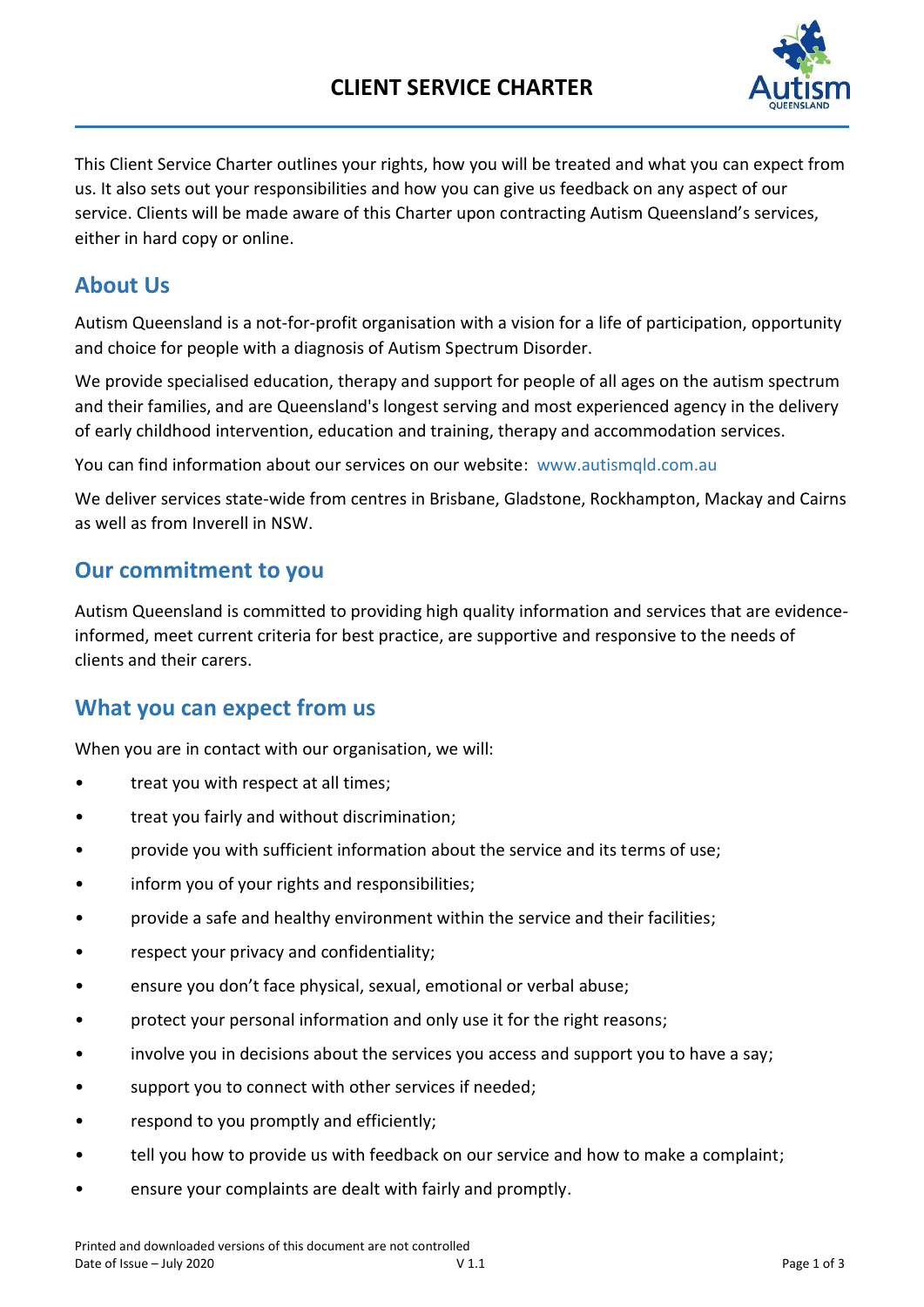# **CLIENT SERVICE CHARTER**



# **How you can help us**

You can help us provide a quality service if you or your support person:

- provide us with complete and accurate information about yourself and your situation;
- tell us if things change or you cannot keep an appointment or commitment;
- act respectfully and safely towards other people using the service, and towards staff and volunteers;
- provide us with feedback about our service and how we can work better.

### **How you can participate in your services**

We encourage our clients to participate in, and exercise choice over service decisions. We will ensure you are aware of and understand the services we provide. We are committed to supporting clients to make choices and participate in decisions by using interpreters, advocates, written materials in a variety of community languages, and culturally appropriate service strategies, where needed.

### **How you can provide feedback**

We value your feedback on a positive experience you have had with us and/or in letting us know how we can improve Autism Queensland services.

We also want to know if you are not happy with the service you have received or believe you have not been treated fairly and reasonably by us or by someone delivering services on our behalf.

You can give us this feedback by:



Talking directly to a staff member, or

Asking to speak to a more senior staff member



Calling us on **(07) 3273 0000**

We are available **Monday to Friday** from **8.30am to 4.30pm.**



**@** Email **[customerservice@autismqld.com.au](mailto:customerservice@autismqld.com.au)**



Visit **<https://autismqld.com.au/page/feedback>** For further **feedback assistance**, email **[feedback@autismqld.com.au](mailto:feedback@autismqld.com.au)**



Write to us at:

PO Box 354, Sunnybank Hills, QLD 4109